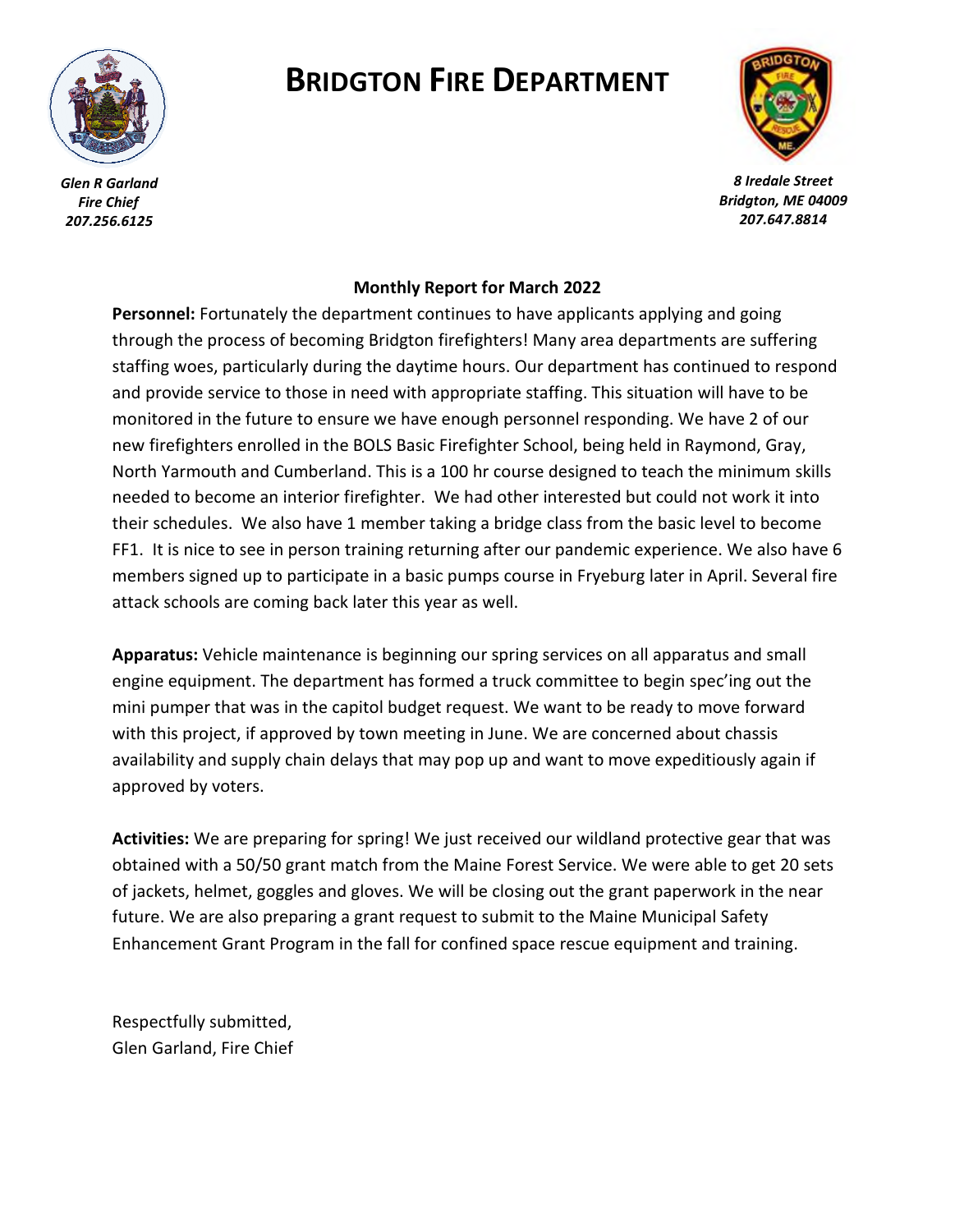| <b>Detailed Breakdown by Incident Type</b>              |                |            |
|---------------------------------------------------------|----------------|------------|
| <b>INCIDENT TYPE</b>                                    | # INCIDENTS    | % of TOTAL |
|                                                         |                | 4.55%      |
| 111 - Building fire                                     |                | 4.55%      |
| 113 - Cooking fire, confined to container               |                | 4.55%      |
| 114 - Chimney or flue fire, confined to chimney or flue | $\overline{2}$ | 9.09%      |
| 311 - Medical assist, assist EMS crew                   | 3              | 13.64%     |
| 322 - Motor vehicle accident with injuries              |                | 4.55%      |
| 323 - Motor vehicle/pedestrian accident (MV Ped)        | $\overline{2}$ | 9.09%      |
| 324 - Motor vehicle accident with no injuries.          | $\overline{2}$ | 9.09%      |
| 400 - Hazardous condition, other                        |                | 4.55%      |
| 444 - Power line down                                   |                | 4.55%      |
| 561 - Unauthorized burning                              |                | 4.55%      |
| 611 - Dispatched & cancelled en route                   | $\overline{2}$ | 9.09%      |
| 735 - Alarm system sounded due to malfunction           |                | 4.55%      |
| 736 - CO detector activation due to malfunction         |                | 13.64%     |
| 745 - Alarm system activation, no fire - unintentional  | 3              | 100%       |
| <b>TOTAL INCIDENTS:</b>                                 | 22             |            |

 $\widetilde{\mathbf{x}}$ 

Only REVIEWED and/or LOCKED IMPORTED incidents are included. Summary results for a major incident type are not displayed if the count is zero.

 $\overline{\phantom{a}}$ 



Page # 2 of 2